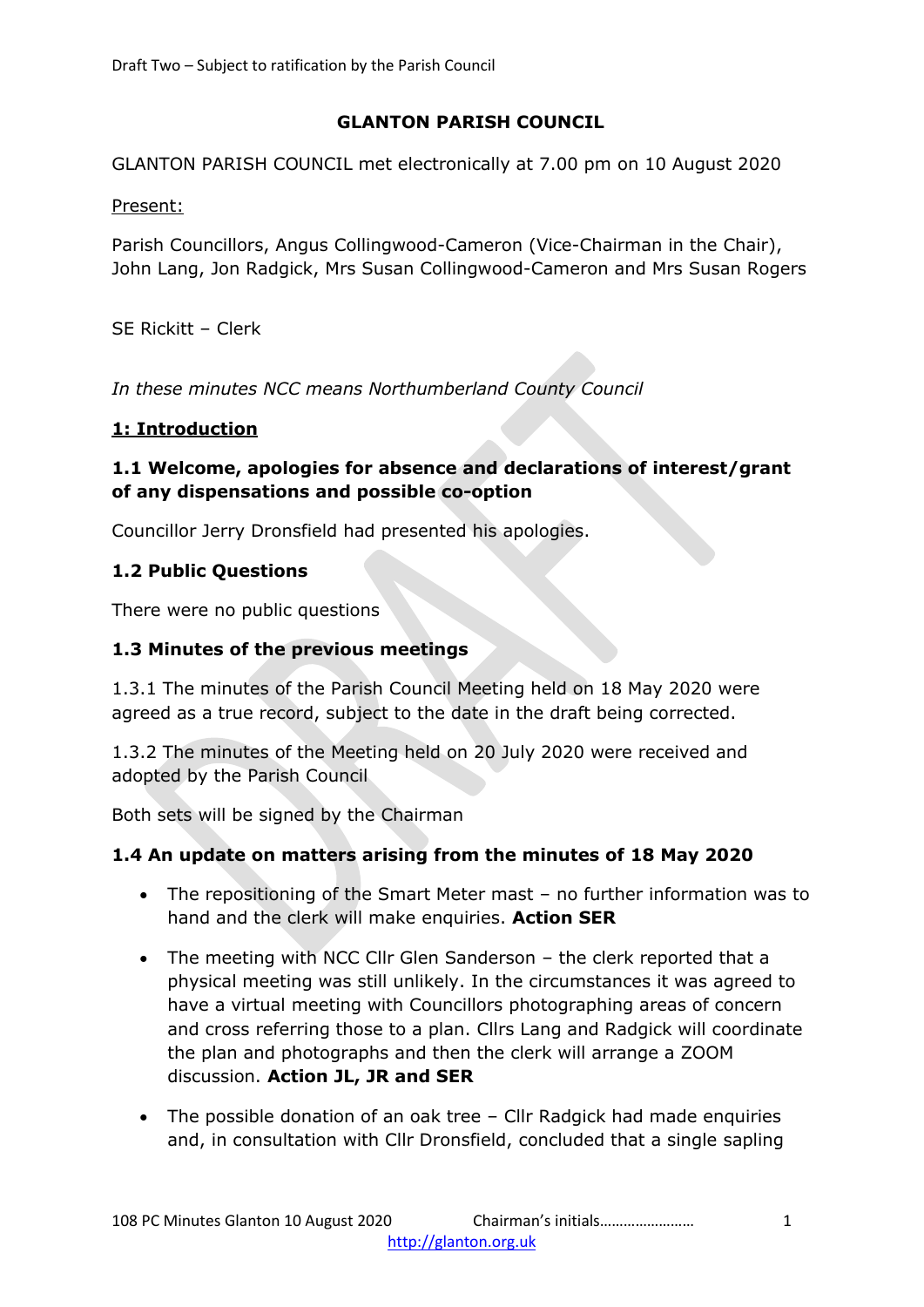would not be beneficial to the parish and therefore the offer was politely declined.

• VJ Day – It was understood there may be a short firework display organised by the Glanton Memorial Hall and the URC Church were organising an outdoor service by the flagpole.

# **2: Items for discussion and potential decisions**

## **2.1 The Coronavirus National Emergency**

The Chairman reported that requests for assistance had diminished with the occasional need for prescription collection.

## **2.2 Reports from the County Councillor and the Police**

No reports from the County Councillor or the Police had been received by the time of the meeting. The Council noted that the Police Community Engagement vehicle is be in the village on Thursday 20 August 2020 between 1030 and 1130. Details have been placed on the website & noticeboards and will be placed on *Next Door* a few days in advance. **Action JR**

# **2.3 Planning**

2.3.1 There were no current applications for the Council to consider as *Application 20/01969/FUL - Residential development of 9no. new homes comprising 6no. units via conversion of agricultural buildings and 3no. new build units - Land North East Of Heather Cottage, Front Street, Glanton* had been circulated to all Parish Councillors and discussed at the meeting on 20 July 2020.

2.3.2 The clerk drew attention to the latest consultation in connection with the Draft Northumberland Local Plan and the very recent Planning White Paper.

## **2.4 Highway Issues**

2.4.1 Councillors gave further consideration to the possible erection of gateway signs at the entrances to the village. The clerk had circulated details of commercially available signs and electronically displayed some at the meeting. Given that four features would be needed for the principal entrances to the village, the cost would be circa £1400 excluding VAT. Given the likely cost the Council concluded that it was not able to fund such a project. The clerk will make discreet enquiries of other parish councils in the vicinity to try to discover how their gateway signs had been funded. **Action SER**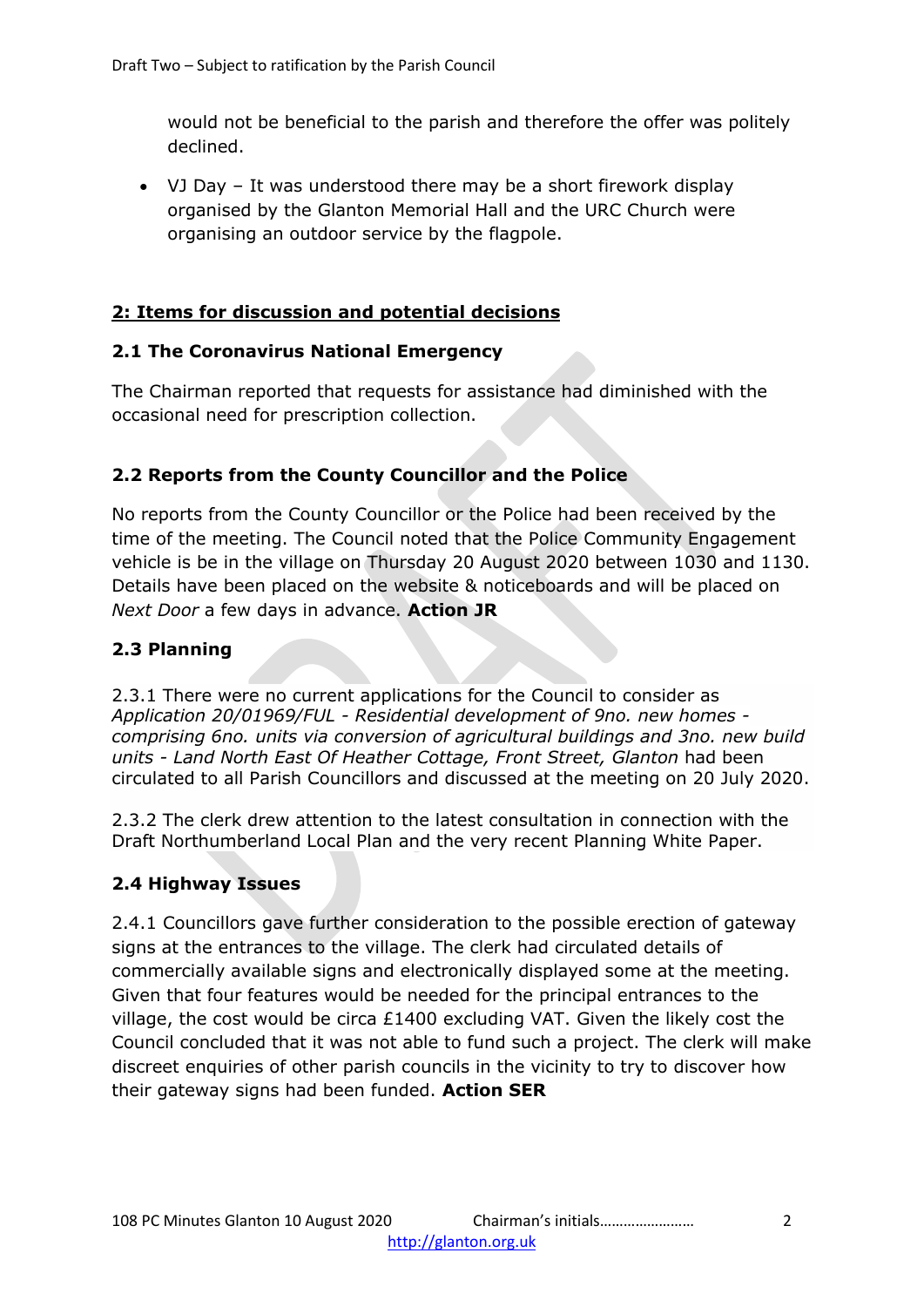# **2.5 Projects for the Future**

No further suggestions had been made following the discussion on 18 May. In those circumstances it was agreed to take no further action and to remove this as a standing agenda item. **Action SER**

## **2.6 A Newsletter Editor**

An editor is still required, and the Chairman asked that all Councillors consider whether they knew of potential candidates or were prepared to take on the role, otherwise there will be no Newsletter. **Action All Cllrs**

#### **3: Items for Information**

#### **3.1 Forthcoming Village activities**

Those present were only aware of the possible VJ Commemoration (see item 1.4 above). The Show and other events within the village have been cancelled because of coronavirus.

## **3.2 Details of any meetings attended by Councillors or the clerk**

None were reported.

#### **3.3 Correspondence received**

The Clerk has circulated key emails.

## **4: Administration**

#### **4.1 To note the current accounts and to authorise any payments**

The Council noted the current accounts (a copy is attached to the signed minutes). There were no payments to be authorised.

## **4.2: To review the Asset Register & Risk Assessments and to confirm continuing eligibility to use the General Power of Competence**

4.2.1 Copies of the Risk Assessments and Asset Register had been circulated to Councillors prior to the meeting. No changes had been identified and the Council therefore confirmed them as presented. (Copies are attached to the signed minutes)

4.2.2 The Council confirmed it remained eligible to use the *General Power of Competence* should the need arise

#### **4.3 To adopt the final accounts for 2019/2020 as no questions have been raised with the external auditor.**

The Council adopted the final accounts for 2019/2020 as presented to the meeting on 18 May 2020